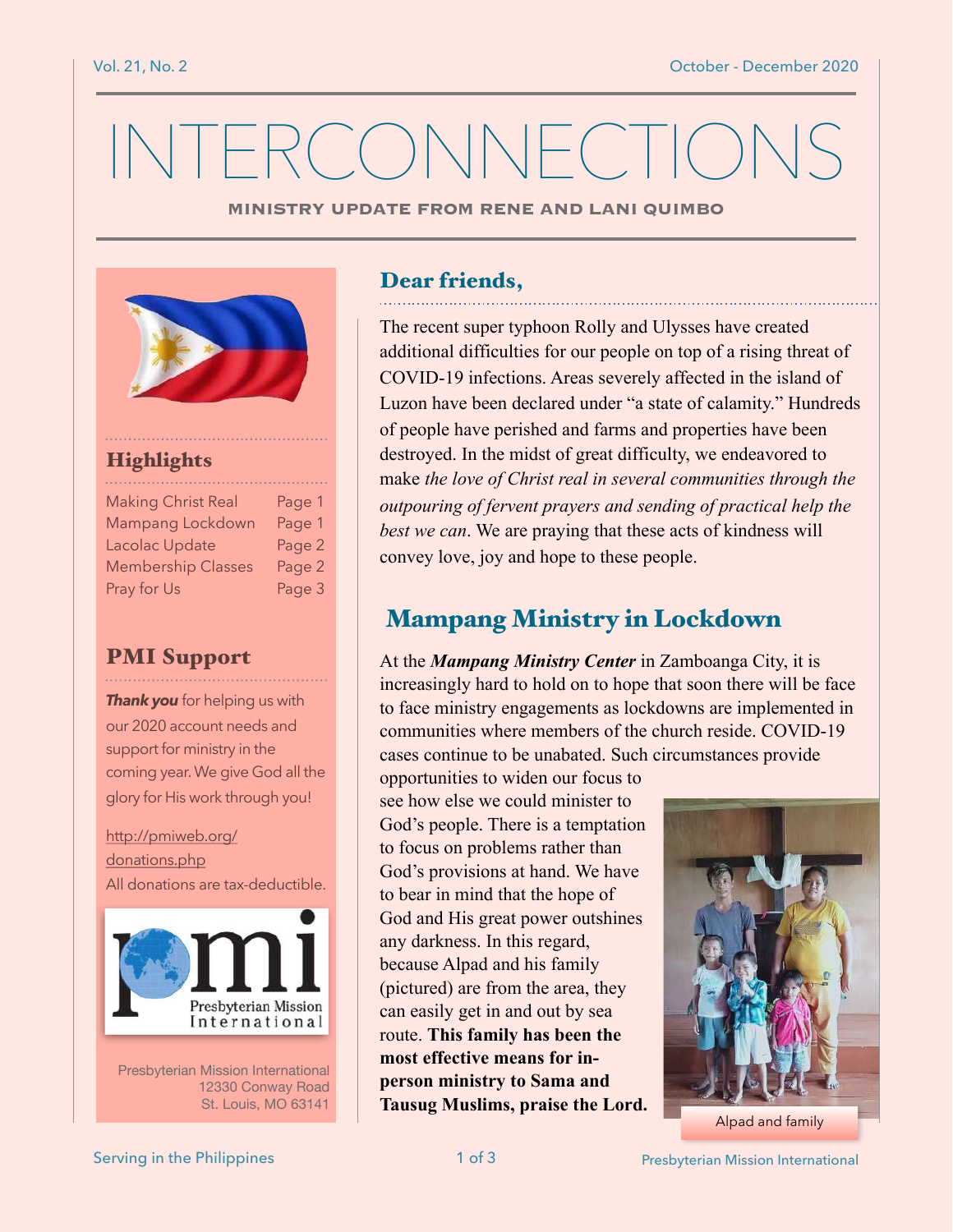# Lacolac Update Membership Classes

Ever since face to face ministries were allowed by the local government authorities in Lacolac, provided strict quarantine status protocols are followed, the kids in our Sunday school are back to memorizing Bible verses. One little boy, *Dodong Reymar* (6 years old), used to be a quite difficult boy to handle (didn't pay attention and also distracted young boys by enticing them to play with him), always created a "brawl" among little boys. **Now, he is different**. He pays close attention and participates enthusiastically in class. Sunday



after Sunday, he joins the bigger and older kids to recite the assigned memory verses. What's amazing, he inspires other young children to do the same. What happened? **God happens to be working out His purposes in this young boy's life, glory to His name.**

Dodong reciting verses



Dodong Remar (right most, front row) with top memory verse Sunday school mates



Membership class at Lacolac Christian Fellowship

We continue to delight in God's continuing manifestation of His presence in the various ministries. In **Lacolac Christian Fellowship**, we are going to conclude the church membership class attended by 15 worshipers the 2nd Sunday of December.

In Opol town, the **Portal Christian Fellowship** will hold its final church membership class attended by 20 worshippers the 3rd Sunday of December. There is much to

> be thankful for even in these difficult times.

God's perfect plans cannot be thwarted by any circumstance. **It is important to continue to trust God who never fails.** Indeed, the greatest gift we have to face any challenge in life is to be in the will of God---then, we are certain He will keep us in perfect peace no matter what.